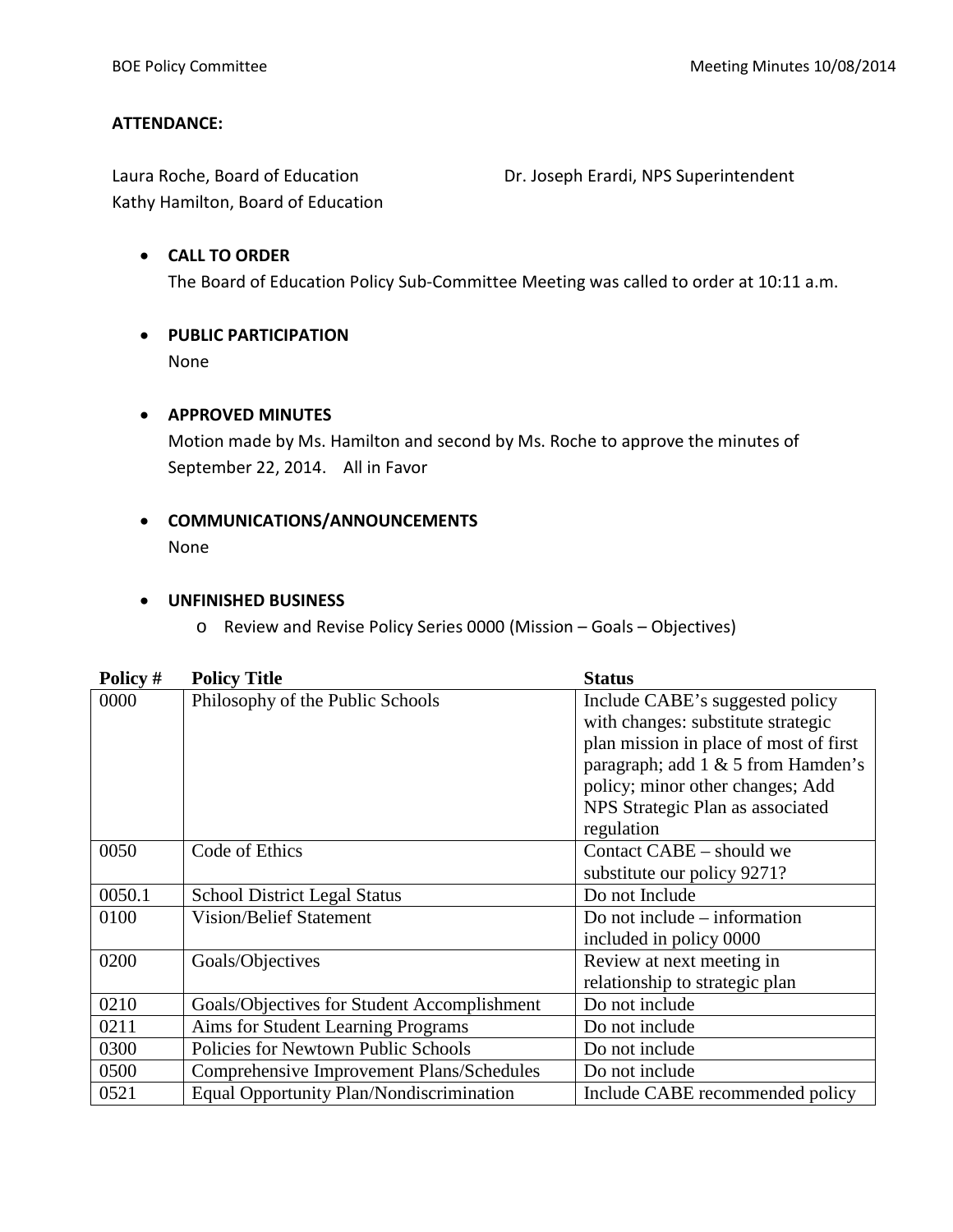| Policy # | <b>Policy Title</b>             | Status         |
|----------|---------------------------------|----------------|
|          |                                 | with Form 0521 |
| 0600     | Monitoring and Reporting: State | Include as is. |

## • **FUTURE MEETING DATES**

October 20, 2014: Municipal Building BOE Conference Room – 9:00a.m. – 11:00 a.m. November 3, 2014: Municipal Building Conference Room 1 – 9:00a.m. – 11:00 a.m. November 17, 2014: Municipal Building Conference Room 1 – 9:00a.m. – 11:00 a.m. December 1, 2014: Municipal Building Conference Room 1 – 9:00a.m. – 11:00 a.m. December 15, 2014: Municipal Building Conference Room 1 – 9:00a.m. – 11:00 a.m. January 5, 2015: Municipal Building Conference Room 1 – 9:00a.m. – 11:00 a.m.

#### • **REVIEW AND UPDATE STATUS OF OPEN ACTION ITEMS**

| Responsible            |                                     |                                      | <b>Due</b> |
|------------------------|-------------------------------------|--------------------------------------|------------|
| Party                  | <b>Action</b>                       | <b>Comments</b>                      | Date       |
|                        | Send electronic copies for policy   |                                      |            |
|                        | sections 0000 and 1000 to policy    |                                      |            |
| Mr. Mustaro committee. |                                     | Done                                 | 10/8/2014  |
|                        | Superintendent Review Process:      | Dr. Erardi to review current defined |            |
|                        | Committee   2-103, 2-103.1, 2-103.2 | process.                             | 10/20/2014 |

#### • **NEW BUSINESS**

Next Set of Policies to Review: Series 1000 (Community Relations).

| Policy # | <b>Policy Title</b>                                 | <b>Point Person</b> |
|----------|-----------------------------------------------------|---------------------|
| 1000     | Concept and Roles in Community Relations            | Ms. Hamilton        |
| 1010     | Goals and Objectives                                | Ms. Hamilton        |
| 1100     | <b>Communications with Public</b>                   | Ms. Hamilton        |
| 1110     | Media of Communications                             | Ms. Hamilton        |
| 1110.1   | Parent Involvement                                  | Ms. Hamilton        |
| 1110.3   | <b>School Governance Councils</b>                   | Ms. Hamilton        |
| 1111     | School Sponsored Publications, Radio and Television | Ms. Hamilton        |
| 1111.1   | <b>School Directory</b>                             | Ms. Hamilton        |
| 1111.2   | Advertising                                         | Ms. Hamilton        |
| 1111.3   | Public Cable Access Channel Message Board           | Ms. Hamilton        |
| 1112     | <b>News Media Relationships</b>                     | Ms. Roche           |
| 1112.1   | Coverage of BOE Meetings                            | Ms. Roche           |
| 1112.2   | <b>School News Releases</b>                         | Ms. Roche           |
| 1112.3   | <b>News Conference/Interviews</b>                   | Ms. Roche           |
| 1112.4   | Sports and Special Events                           | Ms. Roche           |
| 1112.5   | <b>Media Access to Students</b>                     | Ms. Roche           |